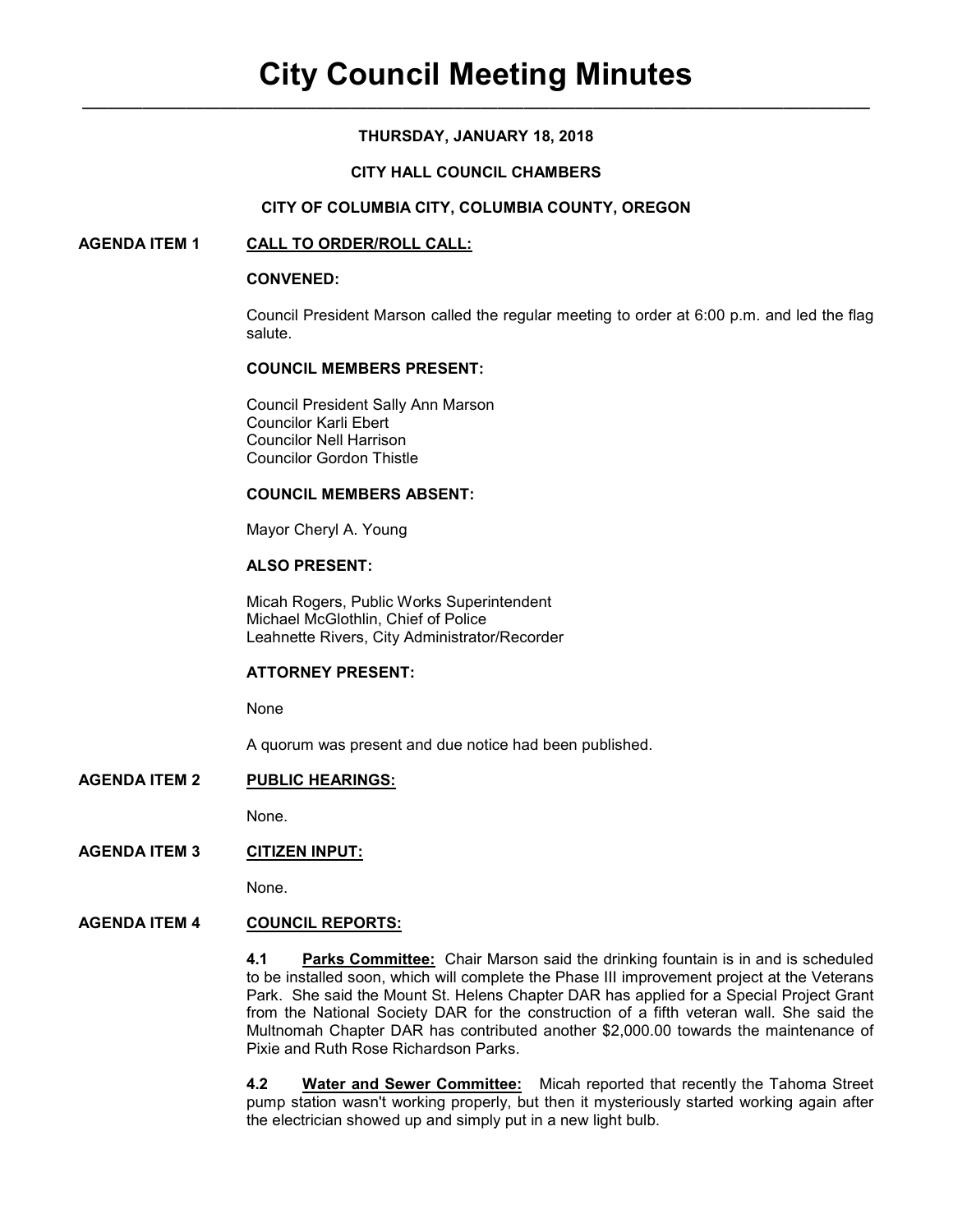January 18, 2018

Micah said the crew has been performing some shrub and tree maintenance work at the upper reservoir site, and they recently had to have a rotting tree removed.

Micah said some new source protection signage will be added along Highway 30 in the very near future. He said they are currently in the process of having all of the old chemical storage removed from the shop, which is another source protection strategy.

**4.3 Street Committee:** Chair Marson said Al Teasley was very pleased to see the new "children at play" signs installed on Eighth Street. Micah said they have some signs ready to install at the north end of Sixth Street, too.

Councilor Harrison said she recently noticed a large crack in the pavement on Spinnaker Way. Micah said the next round of crack seal work will include work in that area.

#### **4.4 Audit Committee:** No report.

**4.5 Hazard Mitigation Planning Group:** Team Member Ebert said the Group will meet on January 22nd.

**4.6 Other Reports:** Council President Marson reported that Maria Burns, who resides in Columbia City, is on her way to the state competition in the Voice for Democracy contest.

# **AGENDA ITEM 5 CONSENT AGENDA:**

# **5.1 Minutes of the Regular City Council Meeting on January 4, 2018.**

**5.2 Financial Report for the month ending December 31, 2017.**

**5.3 Bills paid during the month of December 2017 with check numbers 20725 through 20790.**

- **5.4 Activities report from the Public Works Superintendent.**
- **5.5 Activities report from the City Administrator.**

MOVED (EBERT), SECONDED (HARRISON) AND CARRIED UNANIMOUSLY BY ROLL CALL VOTE TO APPROVE THE CONSENT AGENDA.

# **AGENDA ITEM 6 UNFINISHED BUSINESS:**

None.

# **AGENDA ITEM 7 NEW BUSINESS:**

**7.1 Council Bill No. 18-835; Resolution No. 18-1204-R: A Resolution amending the fee schedule adopted by Resolution No. 03-796-R; establishing fees for various permits, land use applications and planning reviews.** 

MOVED (THISTLE), SECONDED (HARRISON) AND CARRIED UNANIMOUSLY TO ADOPT COUNCIL BILL NO. 18-835.

# **AGENDA ITEM 8 OTHER BUSINESS:**

**Snowman Foundation piano donation:** Leahnette said the Snowman Foundation recently donated a baby grand piano to the Community Hall, in part so Michael Allen Harrison can use it for his benefit concerts in Columbia City, and in part to provide youngsters who might have an interest in music to have access to the piano. As a result, she asked Council if they would support the City allowing music teachers to use the Community Hall and the piano for recitals, music programs and lessons as needed. It was the consensus of the Council to allow the use of the Hall and the piano for purposes that would further the mission of the Snowman Foundation.